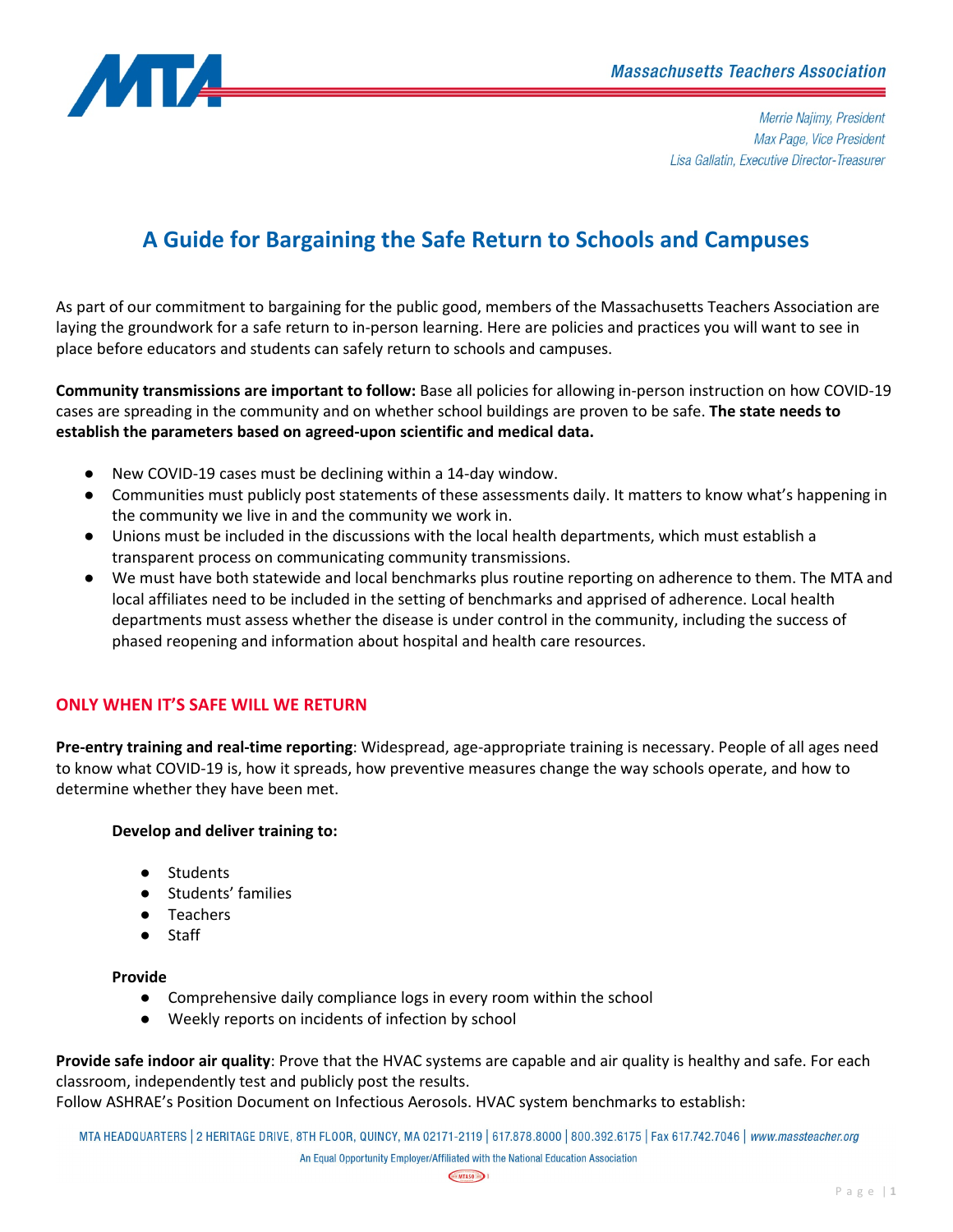

Merrie Najimy, President Max Page, Vice President Lisa Gallatin, Executive Director-Treasurer

- Provide 100% fresh outside air and exhaust air constantly. If only provided while the building is occupied, then the system must be purged two hours before and two hours after the building is occupied.
- The demand-controlled ventilation systems should be disabled and dampers open 100%.
- Maintain relative humidity levels between 40% and 60%.
- Maintain temperature levels between 72 and 77 degrees.
- The system should maintain CO2 levels at a preferred 600 ppm (to a maximum of 800 ppm) (MA DPH) when the space is occupied.
- The system should provide 20 cfm per person of fresh air.
- Install MERV 13 filters or greater to capture infectious aerosols where recirculation is required.
- Install UVGI (ultraviolet germicidal irradiation) in ductwork to destroy infectious aerosols where recirculation is required.
- Install UVGI/HEPA filtration units in each classroom where building HVAC systems are nonfunctional to the guidelines above and cannot be upgraded in a timely manner.
- Windows should operate properly.

**Testing and contact tracing**: If you can't prove it's safe, it isn't. Students, staff and faculty need to be tested for infection. Testing needs to be widespread and the results need to be fast.

- COVID-19 testing must be easily accessible and free to all students and staff.
- Demand weekly point-of-care nucleic acid LAMP and rapid antigen tests, which are easy to administer and produce quick results.
- Publicize communications with the local health department.
- In the event of an infection or suspected infection, close areas that the individual entered, test and quarantine individuals (14 days) with whom the infected person came into contact within the 10 days prior to infection being detected.

**Personal protective equipment**: Follow and enforce the law protecting public employees (OSHA 1920.132).

- Districts and campuses must provide PPE to students and staff and make its use obligatory for all students of all ages.
- Provide appropriate PPE (at least N95 respirators and protective gear) to employees at high risk of infection. Evaluate each job to determine risk. High risk might be nurses, bus drivers, custodians or others. Medium risk might be educators, administrators or others.
- Dispose of PPE as infectious materials; provide required OSHA training and guidelines.

**Cleaning and disinfecting**: Follow and enforce the law protecting public employees on cleaning protocols (OSHA 1920.132), biohazards (OSHA 1910.1030), and on communicating hazards (OSHA 1910.1200)

- Ensure that protocols for cleaning and disinfecting are followed regularly, especially regarding frequently touched surfaces.
- The law requires all employees using disinfectants to be trained in proper usage, as some products may contain hazardous ingredients.
- If you want students and staff to take hand washing and sanitizing seriously, they need age-appropriate, culturally appropriate training.